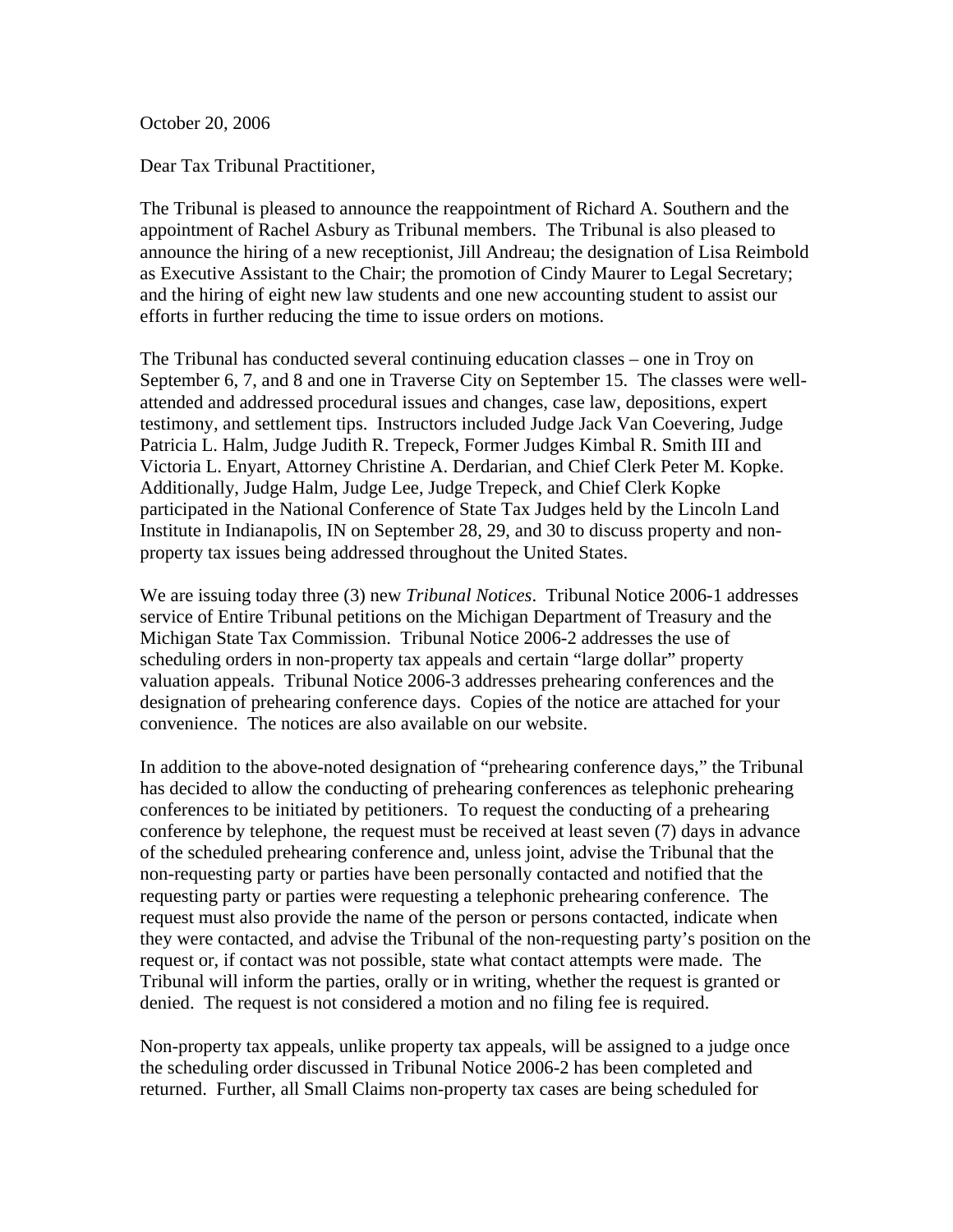hearing as soon as the answer has been filed. These cases are being assigned to Judges Asbury, Halm, Trepeck, and Van Coevering.

There are currently a significant number of appeals that have been placed in abeyance at the request of the parties. The bulk of these cases are utility personal property "multiplier" appeals. The Tribunal has, over the last several years, worked with the parties in these appeals to facilitate their resolution. As a result of these efforts, the petitioners in these appeals and a number of respondents reached a "Global Settlement" framework. The Tribunal estimates that roughly half of these appeals have settled. The time period for local taxing units to accept the terms of the Global Settlement is set to expire at the end of 2006. The utility personal property "multiplier" appeals that are not settled by the end of 2006 will be placed on a hearing track and scheduled for prehearing conferences to be held in late spring of 2007. Other appeals in abeyance are also being reviewed to determine their status given the resolution of *Wexford Medical Group* v *City of Cadillac*, 474 Mich 192; 713 NW2d 734 (2006), and several other lead appeals. Based on the outcome of this review one of three orders will be issued to the parties – an order scheduling the appeal for a date certain prehearing conference, an order placing the parties in default for failing to notify the Tribunal as to the need for further proceedings within 21 days of the resolution of the condition (i.e., lead case) justifying the original placement of the appeal in abeyance, or an order requesting the parties to provide a status report on the condition justifying the original placement of the appeal in abeyance.

As for administrative issues, the Tribunal has legislation pending in the Michigan House of Representatives – HB 6168, HB 6169, HB 6170, and HB 6171. The legislation addresses mediation as a voluntary process in the Tribunal, the rendering of proposed decisions by hearing officers and referees, the deposit of fees and charges in an interest bearing account with the proceeds dedicated to the Tribunal's operation, increasing the Small Claims jurisdictional limitations for non-property tax and special assessment matters from \$6,000 to \$20,000, and the appointment of Tribunal members. It is anticipated that action on the legislation will occur after the upcoming gubernatorial election. In the meantime, the Tribunal is working on finalizing administrative rule changes based on the comments received over the last two years.

Recent decisions of interest include *Ryba Properties* v *Mackinac Island*, MTT Docket Nos. 300882, 300883, and 300884; *Michigan Basic Property Insurance* v *Michigan State Tax Commission*, MTT Docket No. 296251; *Freels* v *Treasury*, MTT Docket No. 307091; *LEM, LLC* v *Durand*, MTT Docket No. 301977; *Fegert* v *Treasury*, MTT Docket No. 313942; *Priebe-Marzke Development, LLC* v *Covert Township*, MTT Docket No. 317303; *Alpha Gen Power, LLC* v *Jackson*, MTT Docket No. 319506; *Kinder Morgan Michigan, LLC* v *Jackson*, MTT Docket No. 319505; *Pighin & Buchner* v *Ida Township*, MTT Docket No. 308411; *Strathmore Finance Company, Inc* v *Treasury*, MTT Docket No. 311682; *Kohl's Department Stores* v *Northville Township*, MTT Docket No. 268318; *Earl's Spray Service, Inc* v *Treasury*, MTT Docket No. 308804; *JC Penney Company, Inc* v *Ann Arbor*, MTT Docket No. 301999; *Sage Terrace Apartments, LLC* v *Kalamazoo Township*, MTT Docket No. 310526; *Father Murray Nursing Center* v *Center Line*, MTT Docket No. 293280; *Kohnert* v *Bagley Township*, MTT Docket No.